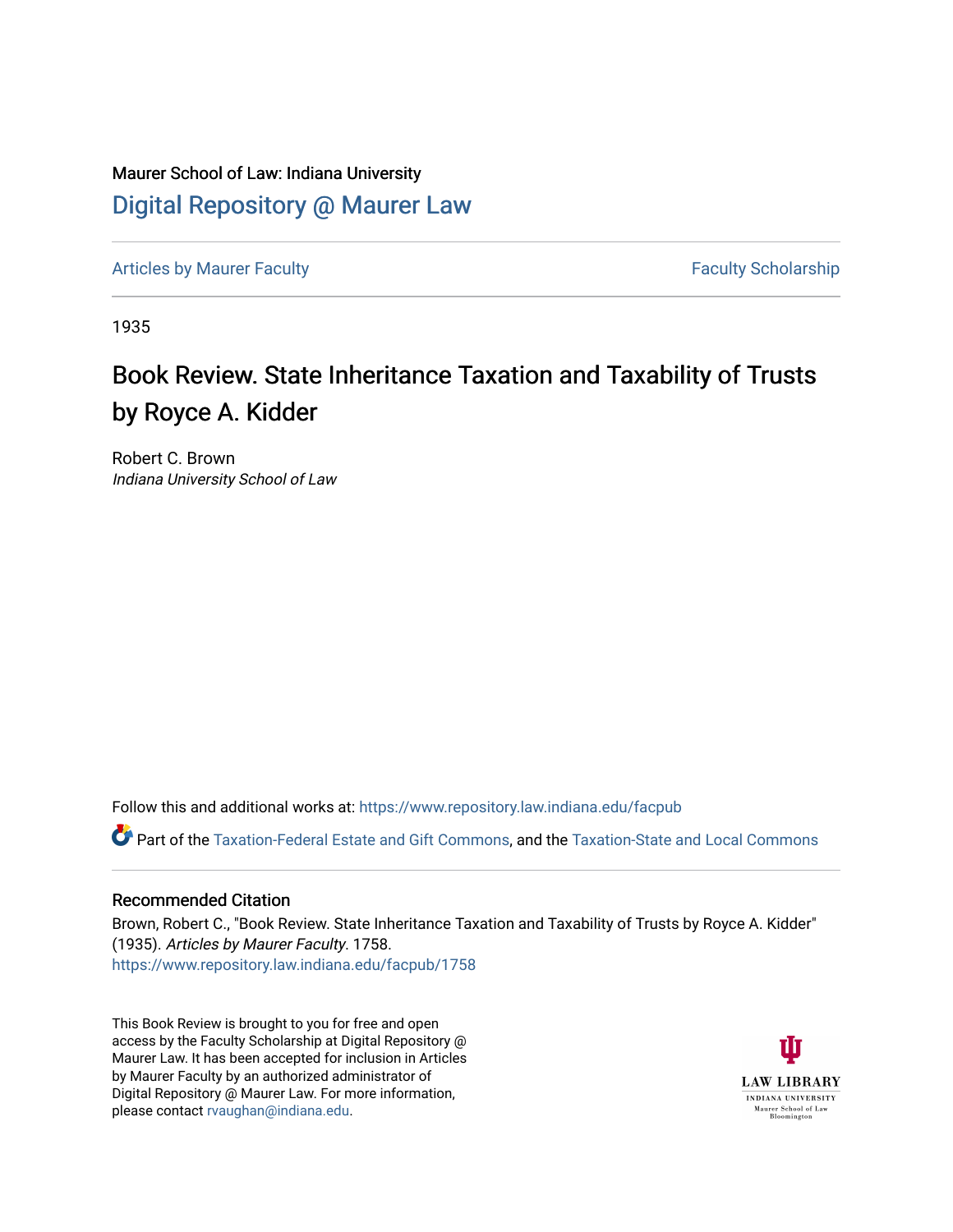would be greater permanence of tenure for the staff lawyers than is enjoyed by assistant district attorneys.

Chapter VII covers special services. Women police should not be supervised by the bureau of investigation, as women are not needed in criminal investigations. More policewomen are needed but they should be attached to a crime prevention service. Vice control should be removed from the regular police, to prevent corruption of the main body of the police, to elevate the service by freeing it from tasks which self-respecting men dislike to perform, to avoid conflicts between a headquarters vice squad and divisional commands, and to allow concentration on crime prevention and detection. Every adult person arrested, exclusive of those for minor traffic and city ordinance violations, should be fingerprinted, in order that it may be known whether a man is a repeater and whether he is wanted for other crimes.

The eighth and final chapter recommends a single metropolitan police for Greater Boston, instead of the forty independent police systems now existing. Criminals pay no attention to town lines. There would be the following benefits: economy, greater efficiency because of improved facilities for recruiting and training of specialists, better police morale and freedom from local politics, specialized services which small departments cannot duplicate, unified communication systems, easier state supervision of the interrelated activities of police, probation, courts, and penal institutions, and comprehensive planning through a superior type of administrative control.

The book is well worth the reading. It is written in a clear, simple fashion with a minimum of repetition. It is short enough to be read at a few sittings. It is eminently practical and packed with common sense. The City of Boston is fortunate in being the subject of the study. Every other city, however, stands to profit by it.

*Lester B. Orfield.*

COLLEGE OF LAW. **UNIVERSITY OF NEBRASKA.** 

**KIDDER,** RoYcE **A.** *State Inheritance Taxation and Taxability of Trusts.* Chicago. The Foundation Press, Inc. 1934. xxiii, 544 pp. \$10.00.

The author of this new book on inheritance taxation is a former Assistant Attorney General of the State of Illinois, who was in charge of the Inheritance Tax Division in that state. From this fact one would expect that the book would be written from a practical point of view, and that it would be competently done.

Both of these expectations are abundantly realized. The trite phrase, "practical but not profound," is a rather apt characterization of the book, though perhaps it is not altogether just, for there are satisfactory discussions of technical legal problems. But the whole view-point of the book is distinctly practical, the aim being obviously to fit the needs of the active practitioner to whom inheritance tax problems are constant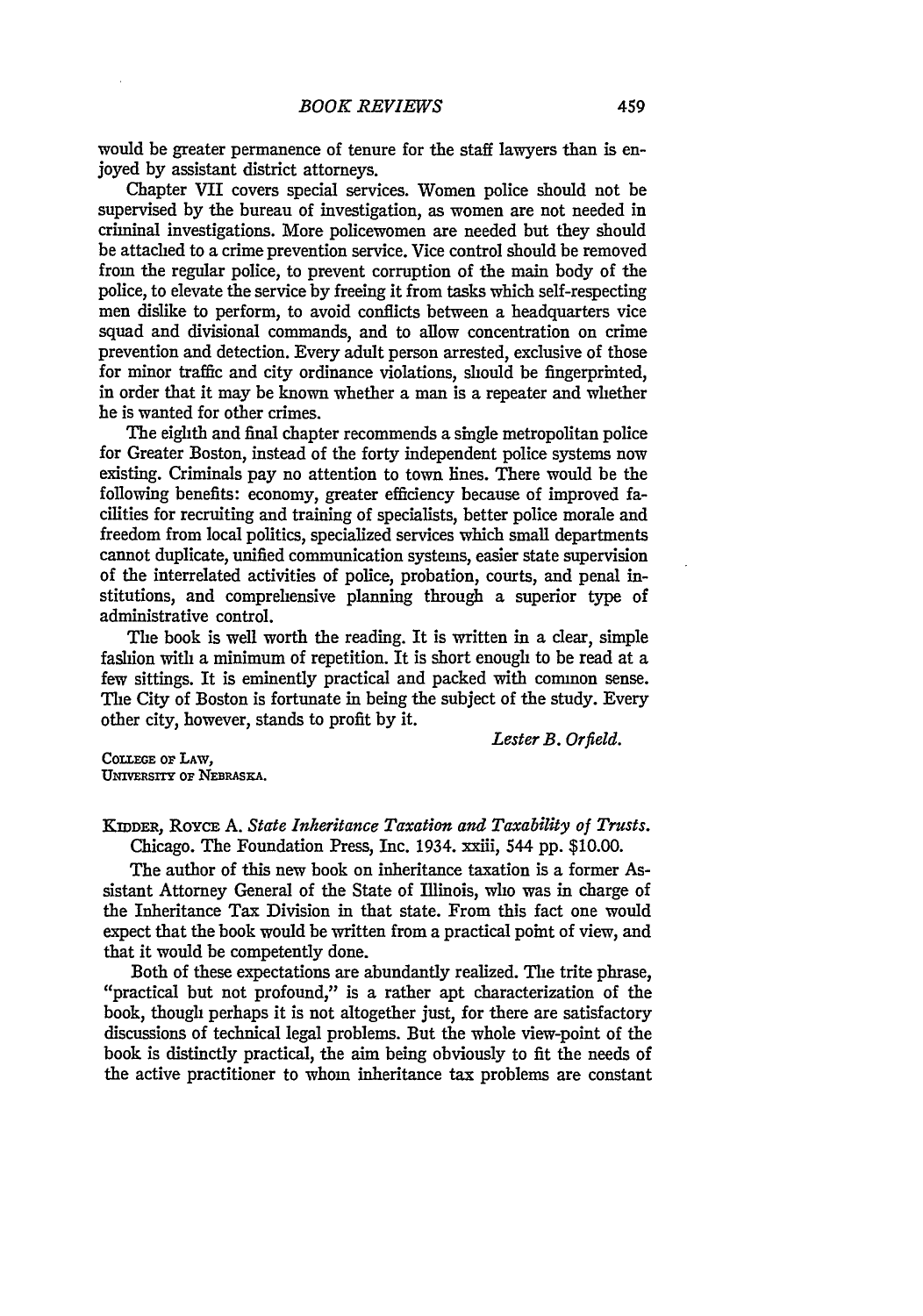and troublesome. Thus, the procedure in inheritance tax matters is very fully discussed, and there is information as to the inheritance tax officials in all the states and territories, tables for valuing life estates, etc., as used in the various jurisdictions, and other reference data of this sort. The practitioner using this book can find out very quickly, if not all about the laws of the state in which he happens to be interested, at least the person to whom application for such information can be made. Furthermore—but this is of value to all users—the index is very careful and complete.

And in other respects the practical aspects are emphasized. For example, Chapter V, relating to "Present and Future Interests in Property Transferred by Will, and Method of Taxation," really has very little direct relation to taxation. It is, however, a matter as to which the lawyer confronted with inheritance taxation problems where such interests are involved will need a pretty carefuly explanation unless he happens to be himself a real estate specialist. On the other hand, Chapter XVI on, "Conflict of Laws," is quite inadequate for a theoretical discussion, though it does express briefly, and perhaps a bit too categorically, the present state of the authority. The author evidently felt that this problem, however interesting and however important from the standpoint of the incidence of such taxation at the present day, is not particularly important to the ordinary practitioner.

Furthermore, the consideration of the problem of retroactivity, and particularly of the leading case of *Coolidge. v. Long,'* is quite inadequate from a theoretical standpoint, though again probably satisfactory to the average practitioner. There are quite a number of other instances where there is not entire accuracy in stating court decisions, but in most cases this is a minor fault, since the substance of the existing law, so far as it can now be deduced from the decisions, seems to be fairly accurately stated--or at least sufficiently so for practical purposes.

Nevertheless, even from this standpoint, some criticisms may reason--ably be made. In the first place there is the rather natural fault that Illinois decisions seem to be somewhat overemphasized. However, that is not a serious fault, as other authorities are not neglected. Much more serious is the tendency to use too much space in stating cases, sometimes going so far as to reprint opinions to the extent of several pages of the book. The plea which the author makes to justify this is "convenience," but this will hardly do, especially as Federal Supreme Court cases are sometimes thus reprinted. It amounts to very little less than actual padding of the book.

Furthermore, there are several instances where the composition and proof reading were not all that could reasonably be expected. In some cases, especially in the latter chapters of the book, there appear to be actual blunders, extending through several pages, as to note references. Ordinarily a little search will enable the proper note to be found, but

**'(1931) 282 U. S. 582.**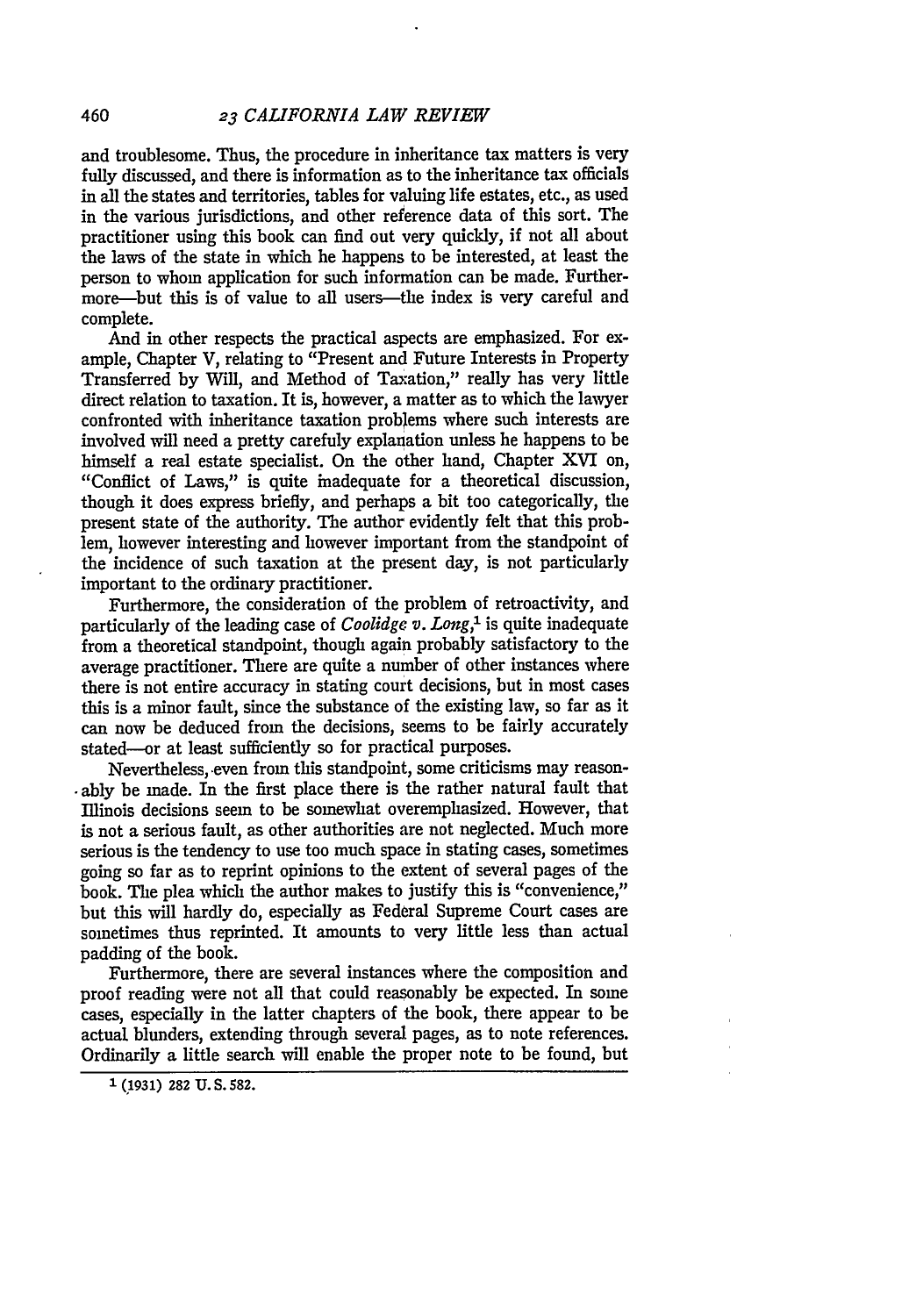this seems inexcusable carelessness. Misspellings are not so serious but are sometimes a bit confusing where another word results, as, for instance, on page 36 where the French-sounding word "intendant" is used, probably in place of "intended." And New Englanders at least will be somewhat aghast to find that on page 218 one of the best known of their textile companies is somewhat unduly personalized by being named "Amos Keag."

Worse still is the language in some places. It is not always easy to tell whether this is the result of bad proof reading or a particularly infelicitous phrase intentionally used. At any rate such phrases as "the courts of other states *have supported the facts* expressed by the Supreme Court of Colorado upon this subject,"<sup>2</sup> and "the State of New York exempts a widow's dower from taxation but *states the courtesy* (sic.) of the husband,"3 are extremely awkward and **by** no means clear in meaning.

Apart from blunders of these sort, which are probably largely matters of carelessness, there are, as already indicated, some points as to which the opinion of the author is at least quite questionable. His defense of the doctrine of  $May \, v$ , *Heiner*,<sup>4</sup> as distinguished from the state decisions to the contrary,<sup>5</sup> on the ground that the Federal Estate Tax is on a different basis from most of the state taxes, is no doubt a justifiable distinction but does not seem in any respect to justify the federal decision. Also, the conclusion of the author as to the taxability of shares of business trusts is distinctly confused and uncertain.6 It must be granted that this is a reflection of the actual confusion in the cases, but a more serious attempt at rationalization would have been appreciated. The author discusses somewhat carefully the "business situs" doctrine as to credits, but without noting the very dubious foundation upon which that entire doctrine stands, in view of recent decisions of the Federal Supreme Court.

There are also a few cases where the book seems rather sadly out of date. For example, reference is in one place made to the Federal Revenue Act of 1916 as if it were still in force,<sup>7</sup> and without any reference to the numerous acts since that date. In another place the case of *Moore v. Mitchell* is cited in the district court,<sup>8</sup> but without any intimation that it has been affirmed **by** both the Circuit Court of Appeals and the Federal Supreme Court. Since this last affirmance was in 1930, it seems not unreasonable to ask that a book compiled in 1934 make some reference to it.

But perhaps too much emphasis and too much space have been given to these defects, which are, after all, minor blemishes. Even the scholar,

**<sup>2</sup>p. 17.**

**<sup>3</sup> P. 62.**

<sup>4</sup> **(1930) 281 U. S. 238.**

<sup>5</sup> **P. 197. 6 P.** 222.

**<sup>7</sup> p. 394.**

**<sup>8</sup> P. 470.**